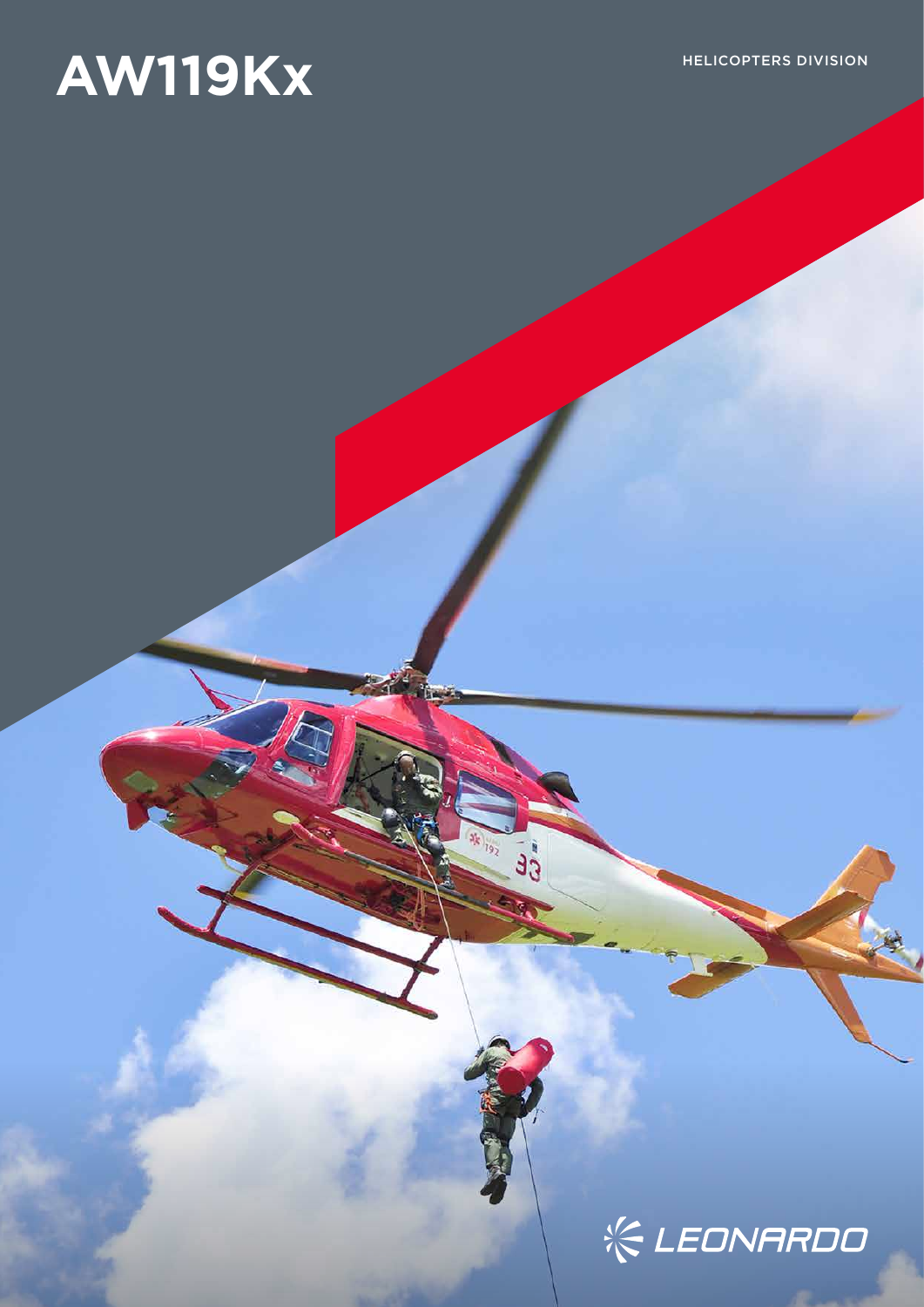



# **DELIVERING PERFORMANCE AND VERSATILITY**

The AW119Kx is the fast and powerful light single engine helicopter with unmatched versatility for a wide range of missions.

High productivity, excellent flying qualities, outstanding controllability and manoeuvrability characterize the helicopter.

With robust skid type landing gear, modern avionics and spacious interior to enable flexibility in role, the AW119Kx operators benefit from the highest productivity levels among single engine helicopters, with payload and performance at the top of its category.

A high resistance cocoon type airframe and redundancy of all critical systems that is typically available on twin engine helicopters offer best-in-class level of safety.

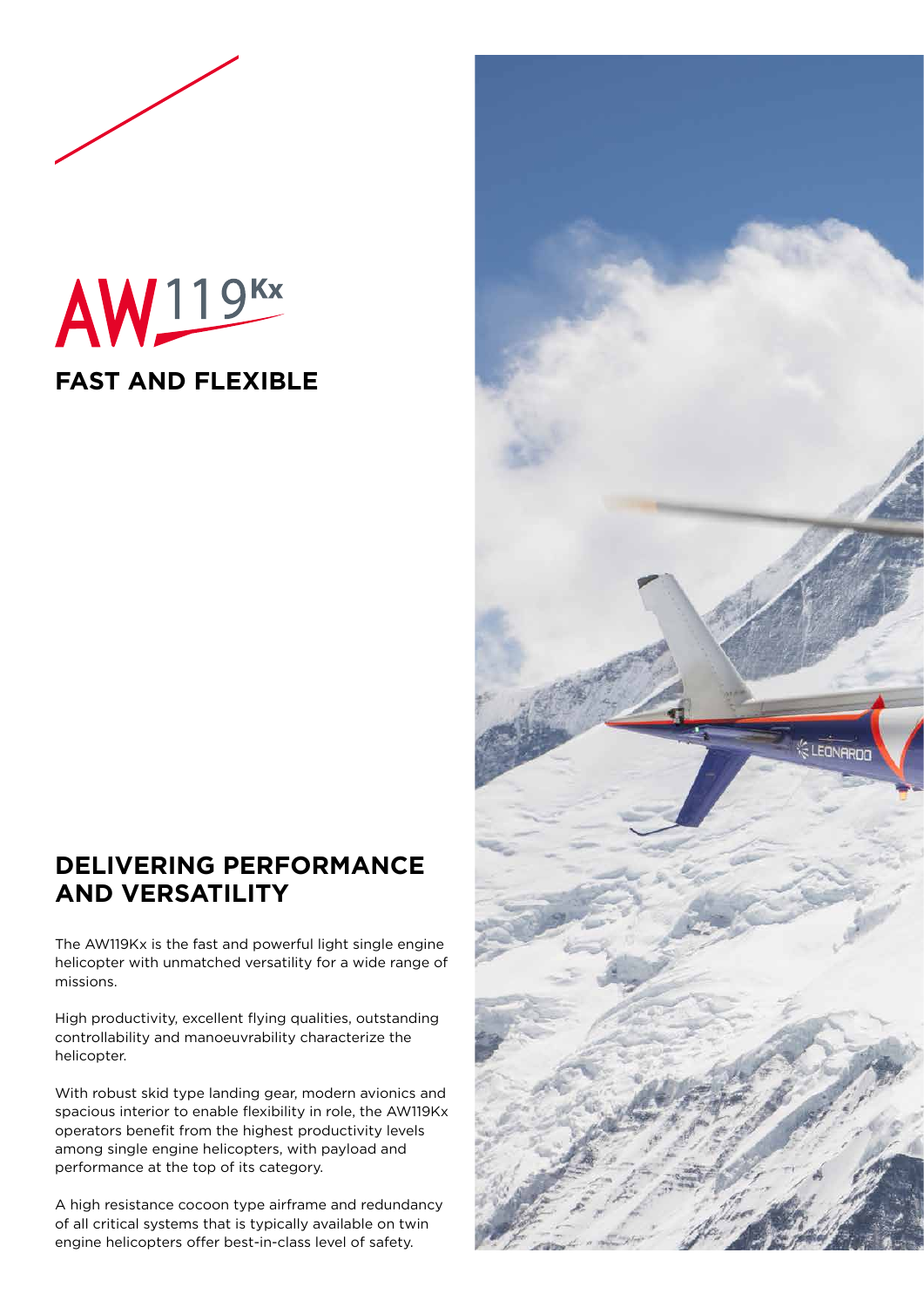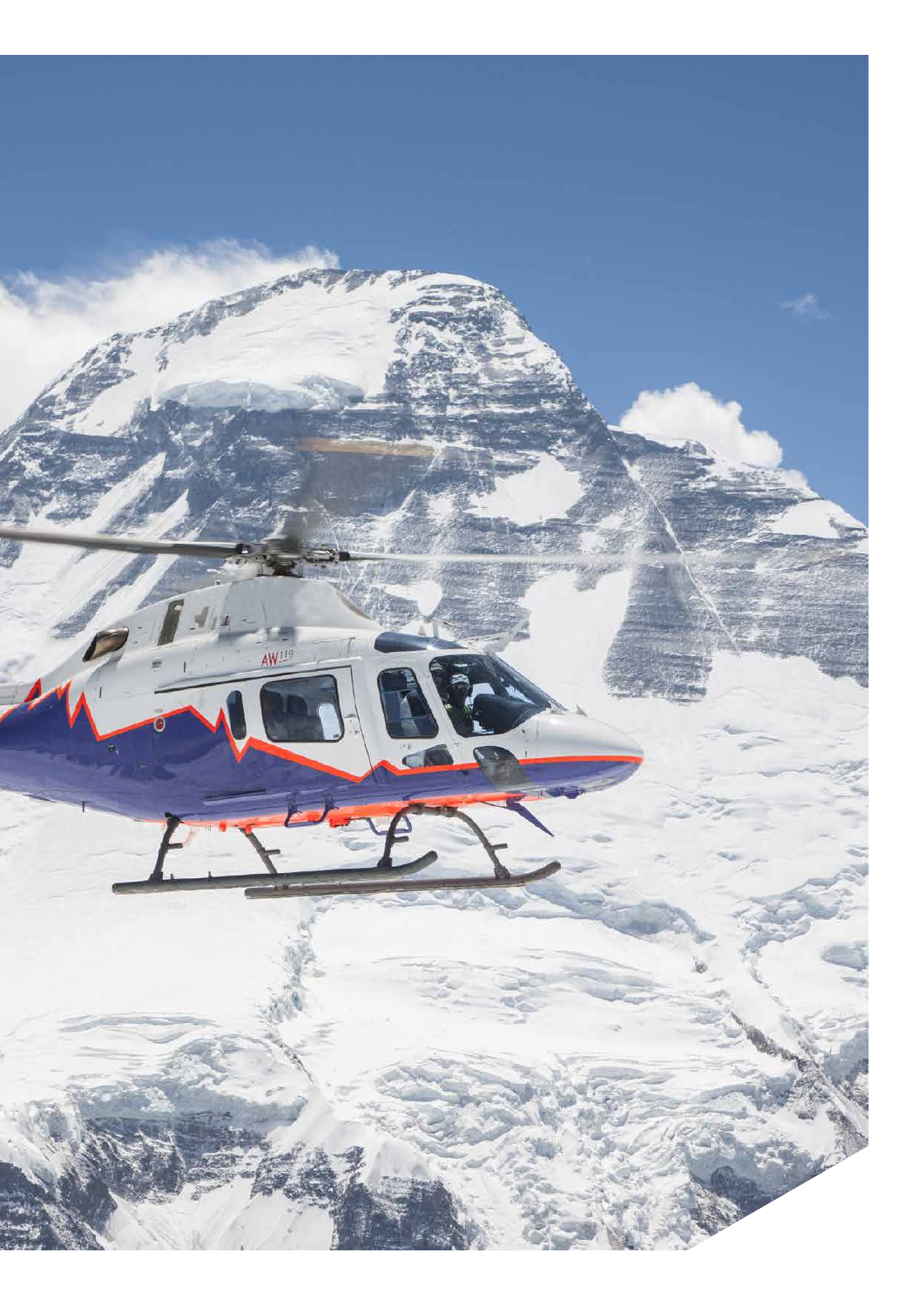# **MORE ROOM THAN ANY OTHER**

- **›** The most spacious helicopter in its class with accommodation for up to 7 people provides a large, comfortable working room
- **›** Cockpit can be isolated from the cabin allowing pilots to focus on mission objective
- **›** The versatile, easily reconfigurable, cabin with wide room for a comprehensive suite of mission equipment
- **›** Separate large baggage compartment, in addition to main cabin stowage.

# **MODERN AVIONICS TO REDUCE PILOT WORKLOAD**

The AW119Kx features the Garmin G1000NXi VFR glass cockpit that enhances situational awareness. The Genesys Aerosystems IFR glass cockpit is available as an alternative to Garmin's avionics suite.

On July 16th 2019 the AW119Kx became the first single-engine IFR helicopter in decades to meet all IFR standards and be fully certified by the Federal Aviation Administration (FAA). The AW119Kx fully meets current IFR requirements allowing pilots to operate the aircraft safely in low visibility and challenging weather conditions thanks to advanced avionics by Genesys Aerosystems, redundant helicopter flight systems, flight director and an auxiliary generator.

Both glass cockpits comprise Synthetic Vision System with Highway in the Sky (HITS) depiction, moving map and Helicopter Terrain Awareness Warning System (HTAWS) with worldwide terrain and obstacle database.

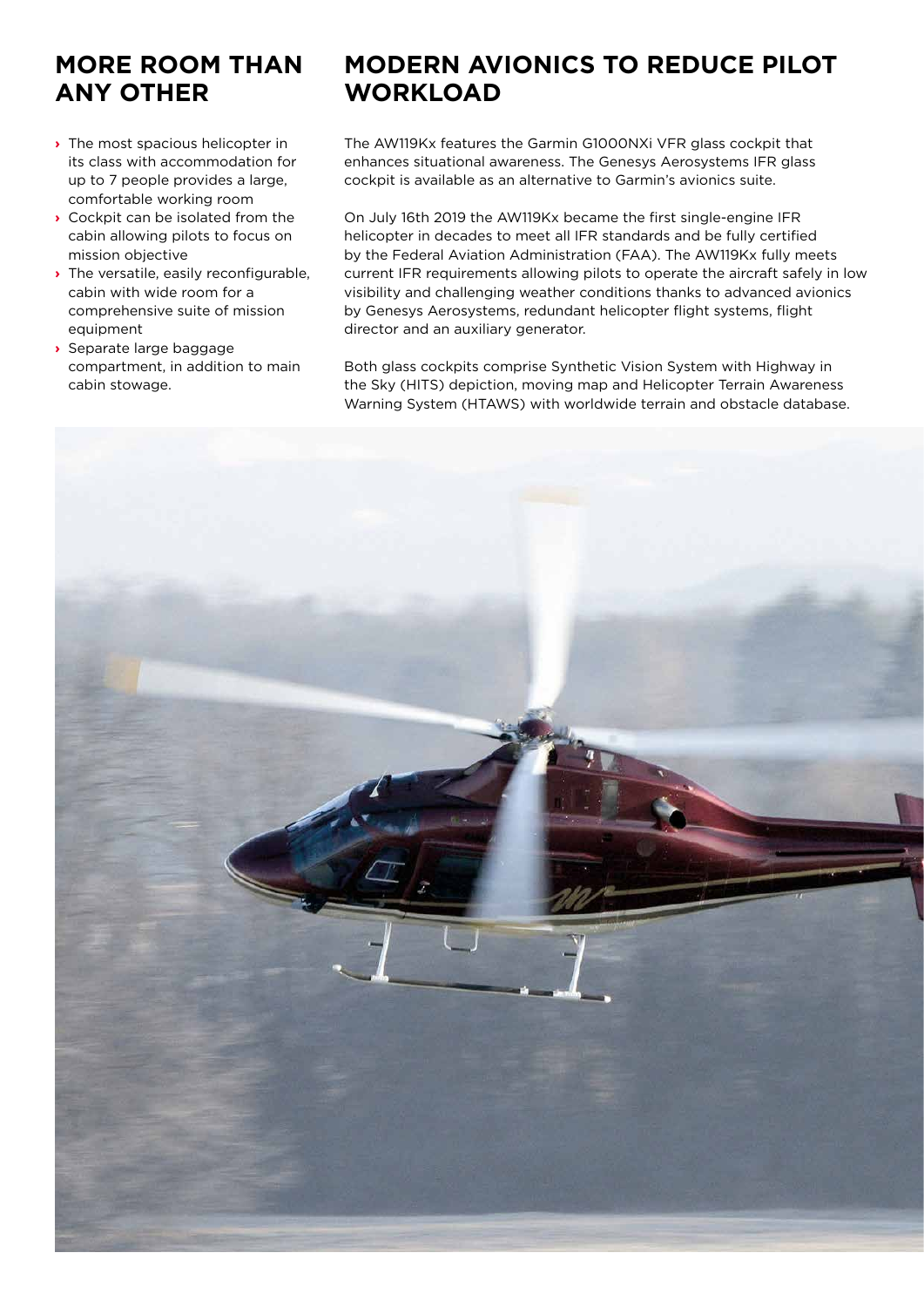



Garmin G1000NXi VFR glass cockpit Genesys Aerosystems IFR glass cockpit

# **MISSION EQUIPMENT**

- **›** 184 or 224 USgal Modular Crash-Resistant Fuel System
- **›** 3-axis Stability Augmentation System (SAS)
- **›** Reinforced windshields
- **›** Cargo hook (1,400 kg)
- **›** Dual cargo hook (1,400 kg/500 kg)
- **›** Rappelling hooks (2 LH + 2 RH)
- **›** External hoist (204 kg)
- **›** External loudspeakers
- **›** Searchlight
- **›** Engine inlet barrier filter
- **›** Emergency floats
- **›** Life rafts
- **›** EO/IR Camera
- **›** Mission console
- **›** Foldable stretchers
- **›** Bearpaws

### **VNE (SL)**

**(ISA, MGW)**

**282 km/h** (152 kt)

**PERFORMANCE** 

## **Max Cruise Speed (SL, MCP)**

**243 km/h** (131 kt)

### **HIGE (TOP)**

**3,352 m** (11,000 ft)

### **HOGE (TOP)**

**2,225 m** (7,300 ft)

## **Maximum Range (5,000 ft) (1)**

**922 km** (498 nm)

### **Maximum Endurance (5,000 ft) (1)**

**5 hr 11 min**

(1) with 668 kg usable fuel - no reserve

### **DISTINCTIVE FEATURES**

- **›** Aluminum alloy "Cocoon type" resistant airframe
- **›** Modular fuel system
- **›** Redundancy of all main systems
- **›** Up to 30 min. dry-run transmission safety feature
- **›** Largest cabin in the category
- **›** Cockpit/cabin separation
- **›** Enhanced situational awareness to maximise safety levels
- **›** EASA certified for high altitude operations up to 24,000 ft.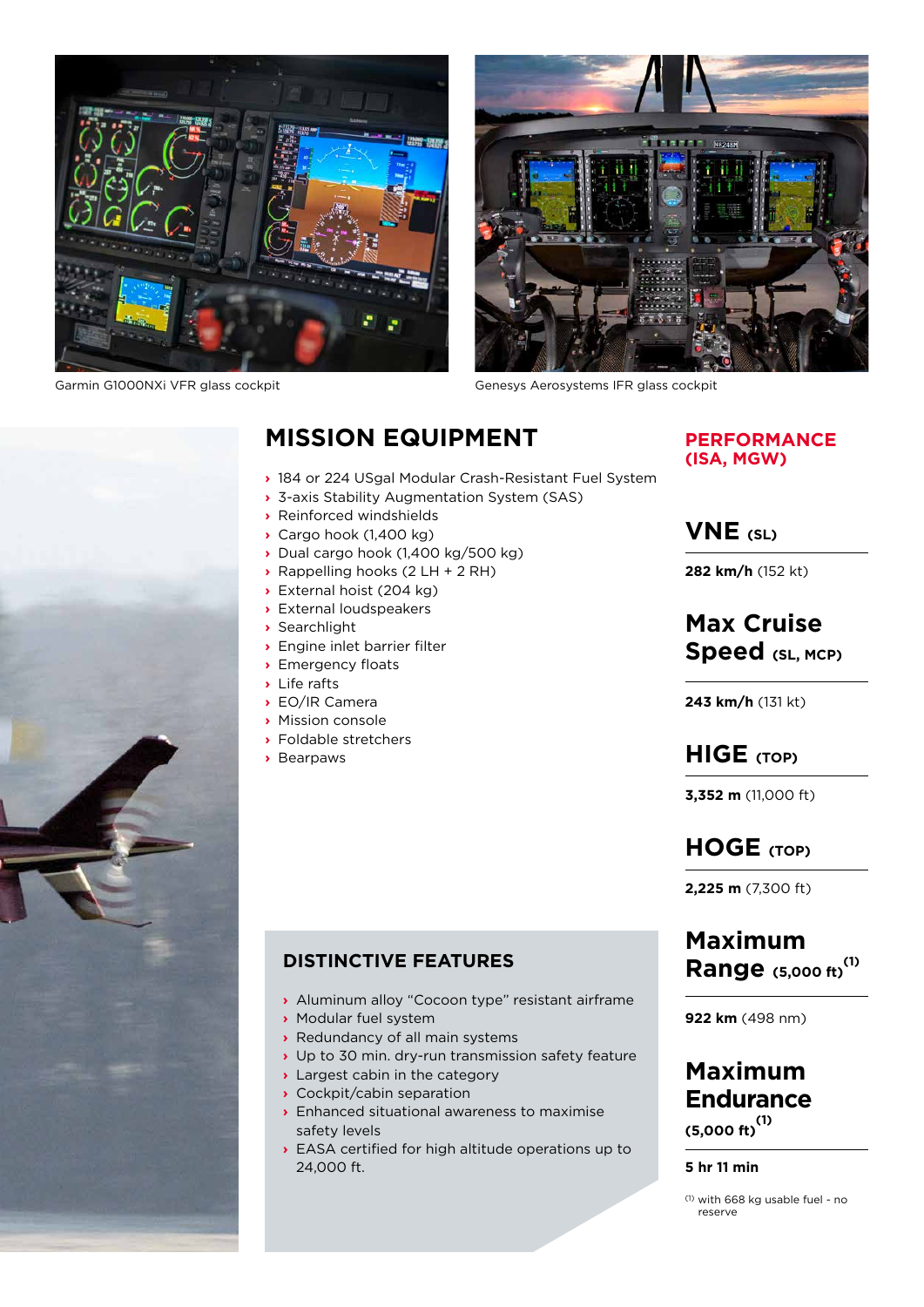

## **EXECUTIVE AND PRIVATE TRANSPORT**

- **›** Spacious, comfortable cabin
- **›** Separate and wide baggage compartment
- **›** Stylish interior design.

# **MEDICAL AND RESCUE SERVICES**

- **›** Large EMS cabin, fully "medicalised", separate from the cockpit
- **›** Dual stretcher capability with two medical attendants
- **›** Large baggage compartment for equipment storage
- **›** 204 kg (450 lb) hoist for SAR operations
- **›** Large sliding doors for easy loading and unloading of the patient.

# **SECURITY SERVICES**

- **›** Comprehensive range of role equipment
- **›** Extended 'time on station'
- **›** Dedicated mission console
- **›** Comfortable working space for mission operators
- **›** Unique effective troop insertion.

# **UTILITY**

- **›** Extended operating envelope (weight/altitude/ temperature)
- **›** Large range of role equipment
- **›** Excellent platform for fire-fighting applications
- **›** High external load capability.





# **3.45 m3**

### **0.95 m3**

**Cabin volume** (121.84 ft<sup>3</sup>) Baggage volume (33.55 ft<sup>3</sup>) **Crew 1 to 2 Passengers up to 7** 

**Capacity**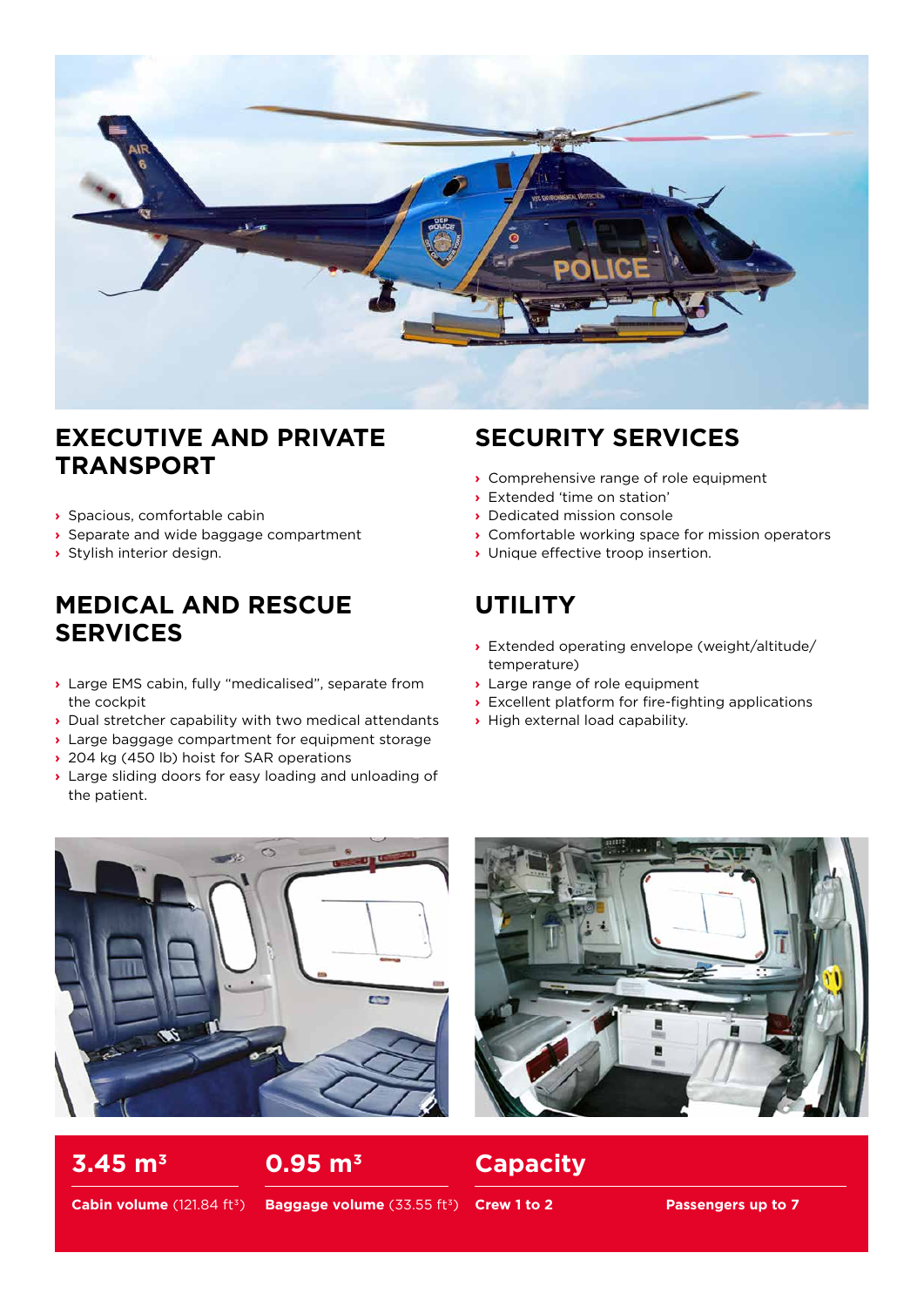### **AW119KX CHARACTERISTICS**

#### **WEIGHT (MGW)**

- › Internal loads 2,850 kg (6,283 lb)
- › External loads 3,150 kg (6,945 lb)

#### **PROPULSION**

› Powerplant: 1 x Pratt & Whitney Canada PT6B-37A

#### **DIMENSIONS**

- › Overall length (1) 12.92 m (42 ft 05 in)
- › Overall height (1) 3.60 m (11 ft 10 in)
- › Rotor diameter 10.83 m (35 ft 06 in)
- -
- (1) Rotors turning